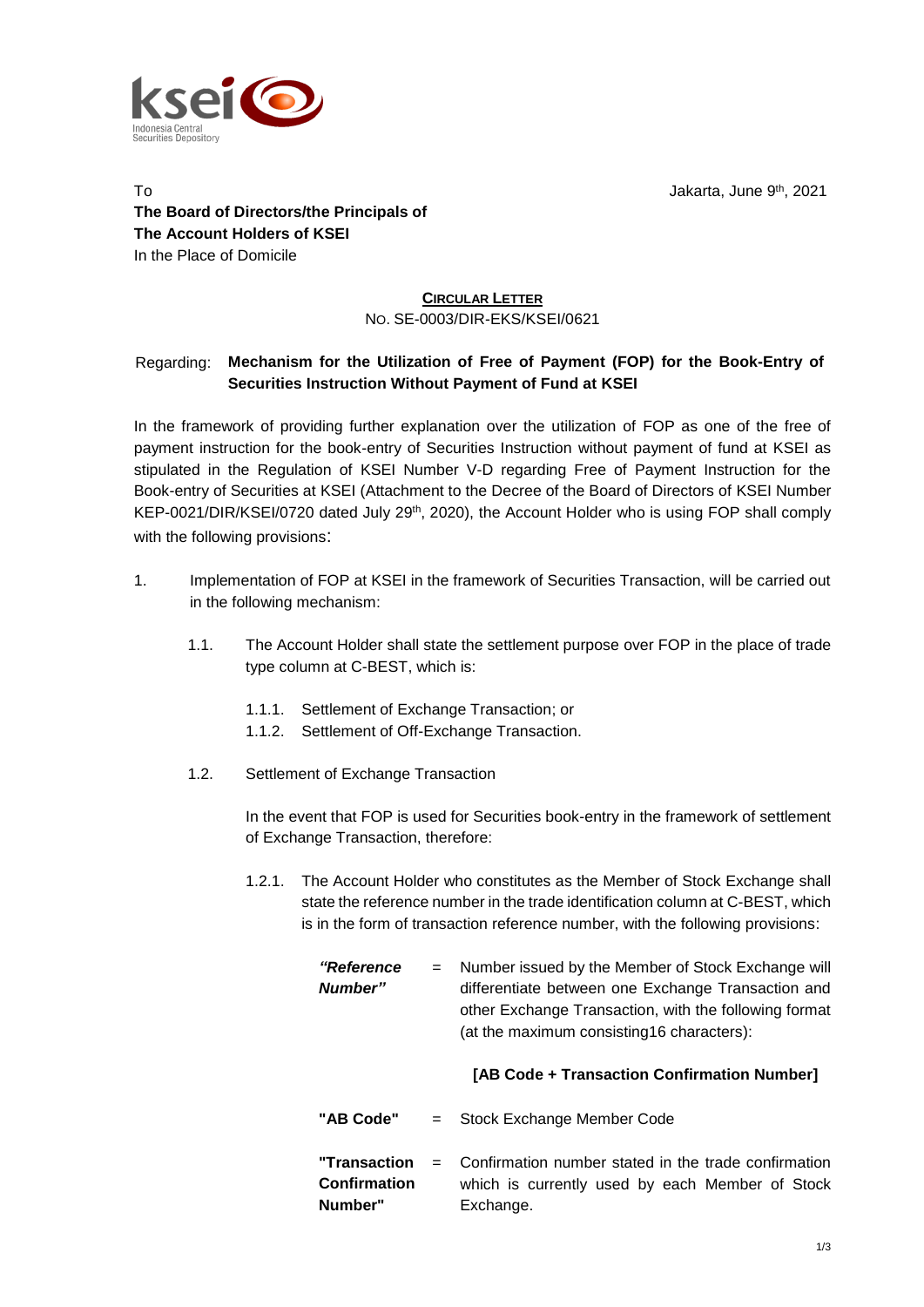

- 1.2.2. The Account Holder who is not a Member of Stock Exchange, shall fill in the reference number in the trade identification column at C-BEST by using the trade confirmation number or by using the internal reference, if there is not any trade confirmation number, provided that the internal reference being used may linked to the instruction of the Client or the Party stating that the instruction aforesaid is related to the Exchange Transaction being carried out.
- 1.3. Settlement of Off-Exchange Transaction

In the event that FOP is used for Securities book-entry in the framework of settlement of Off-Exchange Transaction, the Account Holder shall:

- 1.3.1. Fill in the settlement reason in the transaction type column which constitutes the background of the transaction settlement (underlying transaction) as stated in point 3.1.7. of the Regulation of KSEI Number V-D regarding Free of Payment Instruction for the Book-Entry of Securities at KSEI; and
- 1.3.2. Ensure the availability of the supporting documents which becomes the basis of the aforesaid Securities book-entry settlement, as stated in the attachment of this circular letter.
- 1.4. Insertion of reference code (common reference)
	- 1.4.1. Referring to the provisions of point 3.1.4. of the Regulation of KSEI Number V-D regarding Free of Payment Instruction for the Book-Entry of Securities at KSEI, the Account Holder shall state the reference code in the common reference column for the utilization of FOP for the purpose of book-entry of Securities settlement within the same Account Holder (within member).
	- 1.4.2. The reference code as referred to in point 1.4.1. constitutes as the matching criteria over the implementation of FOP.
- 1.5. Securities Book-Entry Settlement among Sub-Registry

In the event that FOP is used for the settlement of Securities Transaction for Debt Securities/Sukuk issued by the State, including by Bank Indonesia, and is carried out among Sub-Registry, therefore, the Account Holder shall state the Centralized Trading Platform (CTP) number in the common reference column.

2. In relation to the obligation to use FOP for every Securities book-entry settlement which is not followed up by the book-entry settlement of fund and carried out among Main Securities Account 001, Main Securities Account 009, Securities Sub-Account 001, Securities Sub-Account 008, and Securities Sub-Account 009, either within the same Account Holder or among different Account Holders, therefore, the Account Holder is not permitted to use the Securities Transfer instruction (SECTRS) at C-BEST for Securities book-entry settlement among such Securities Accounts.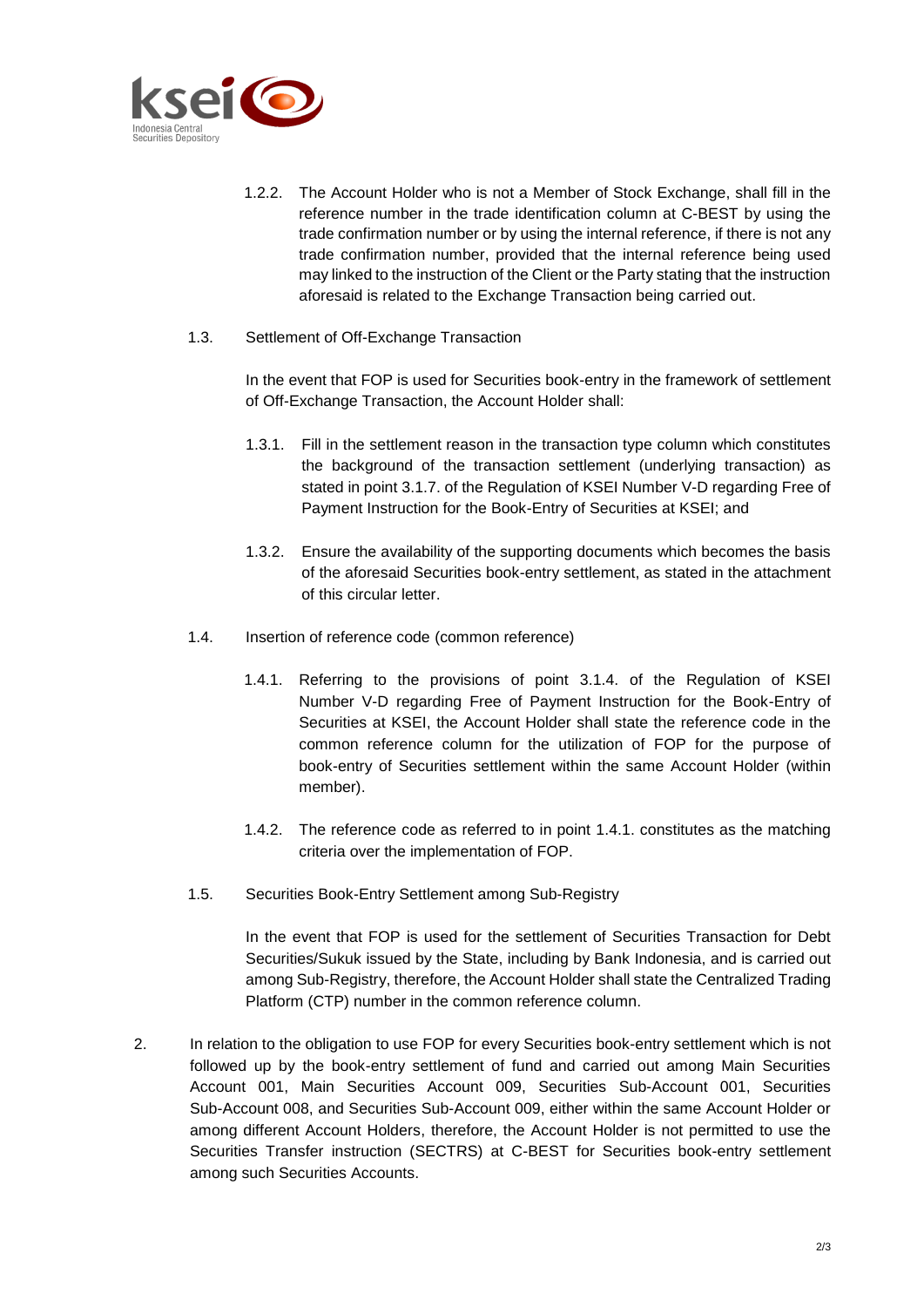

- 3. In order to support the implementation of duties as the Clearing and Guarantee Institution, KPEI may use FOP in the settlement of Exchange Transaction for Debt Securities.
- 4. With the effective implementation of the Circular Letter of KSEI Number SE-0003/DIR-EKS/KSEI/0621 dated June 9<sup>th</sup>, 2021, regarding the Mechanism for the Utilization of Free of Payment (FOP) Instruction as the Securities Book-Entry Settlement Instruction Without Payment of Fund at KSEI, therefore, the Circular Letter of KSEI Number SE-0005/DIR-EKS/KSEI/1215 dated December 30<sup>th</sup>, 2015, regarding Overbooking of Securities Without Funds Payment with Free of Payment Instruction at KSEI is revoked and declared ineffective.
- 5. This Circular Letter is effective starting as of **December 9th , 2021**.

Thus therefore, we convey the above, thank you for your kind attention.

Regards,

## **PT Kustodian Sentral Efek Indonesia**

| Uriep Budhi Prasetyo      | <b>Syafruddin</b> | <b>Supranoto Prajogo</b> |
|---------------------------|-------------------|--------------------------|
| <b>President Director</b> | Director          | Director                 |

Copies sent to:

- 1. The Chief Executive Officer of Capital Market Supervisor of the Financial Services Authority (OJK);
- 2. The Director of Securities Transactions Supervisor of OJK;
- 3. The Director of Securities Institutions Supervisor of OJK;
- 4. The Director of Investment Management of OJK;
- 5. The Director of Capital Market Regulation of OJK;
- 6. The Board of Directors of PT Bursa Efek Indonesia;
- 7. The Board of Directors of PT Kliring Penjaminan Efek Indonesia;
- 8. The Indonesian Securities Companies Association;
- 9. The Indonesian Custodian Banks Association; and
- 10. The Board of Commissioners of KSEI.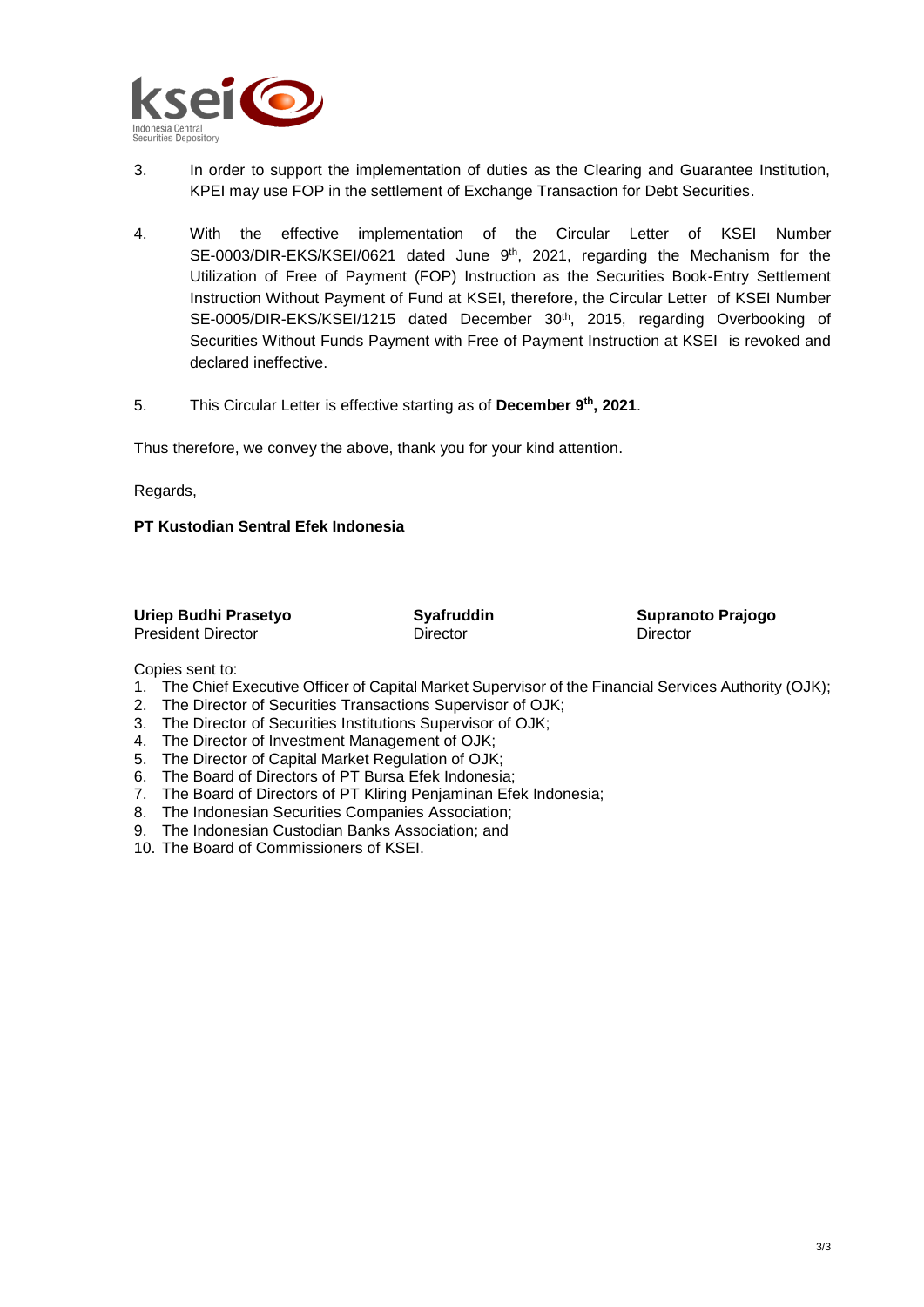

| No. | <b>Type/Reason for Book-Entry</b><br>(Settlement Reason)                                                                | <b>Supporting Documents</b>                                                                                                                                                                                                                                                                                                                         |
|-----|-------------------------------------------------------------------------------------------------------------------------|-----------------------------------------------------------------------------------------------------------------------------------------------------------------------------------------------------------------------------------------------------------------------------------------------------------------------------------------------------|
| 1.  | a. Sale and Purchase - Equity<br><b>Backed</b><br>Securities,<br>Asset<br>Securities,<br>and/or<br>Participation Units. | In the event that the book-entry settlement is based on the<br>instruction from the Client, the supporting documents<br>which must be fulfilled are, among others:                                                                                                                                                                                  |
|     |                                                                                                                         | 1. Securities Book-Entry Settlement Instruction from the<br>Client; and                                                                                                                                                                                                                                                                             |
|     |                                                                                                                         | 2. Official copy of the sale and purchase agreement under<br>the name of the Client.                                                                                                                                                                                                                                                                |
|     |                                                                                                                         | In the event that the book-entry settlement is based on the<br>instruction from the Account Holder, the supporting<br>document which must be fulfilled shall be the official copy<br>of the sale and purchase agreement under the name of<br>the Parties carrying out the transaction.                                                              |
|     |                                                                                                                         | In the event that the book-entry settlement is for the<br>Securities issued in the Securities offering through<br>information technology based Crowdfunding services, the<br>document which must be fulfilled shall be the Securities<br>book-entry settlement instruction from the Client without<br>requiring the deed of transfer of rights.     |
|     | b. Sale and Purchase - Debt<br>Securities and/or Sukuk.                                                                 | In the event that the book-entry settlement is based on the<br>instruction from the Client, the supporting documents<br>which must be fulfilled are, among others:                                                                                                                                                                                  |
|     |                                                                                                                         | 1. Securities book-entry settlement instruction from the<br>Client; and                                                                                                                                                                                                                                                                             |
|     |                                                                                                                         | 2. Written confirmation on the sales and/or purchase of<br>Securities from the Parties carrying out the transaction.                                                                                                                                                                                                                                |
|     |                                                                                                                         | In the event that the book-entry settlement is based on the<br>instruction from the Account Holder, the supporting<br>document which must be fulfilled shall be the written<br>confirmation on the sales and/or purchase of Securities<br>from the Parties carrying out the transaction.                                                            |
|     |                                                                                                                         | In the event that the book-entry settlement is for the<br>Securities issued in the Securities offering through<br>information technology based Crowdfunding services, the<br>document which must be fulfilled shall be the book-entry of<br>Securities settlement instruction from the Client without<br>requiring sthe deed of transfer of rights. |
| 2.  | Grant.                                                                                                                  | In the event that the book-entry settlement is based on the<br>instruction from the Client, the supporting documents<br>which must be fulfilled are, among others:                                                                                                                                                                                  |
|     |                                                                                                                         | 1. Securities book-entry settlement instruction from the<br>Client; and                                                                                                                                                                                                                                                                             |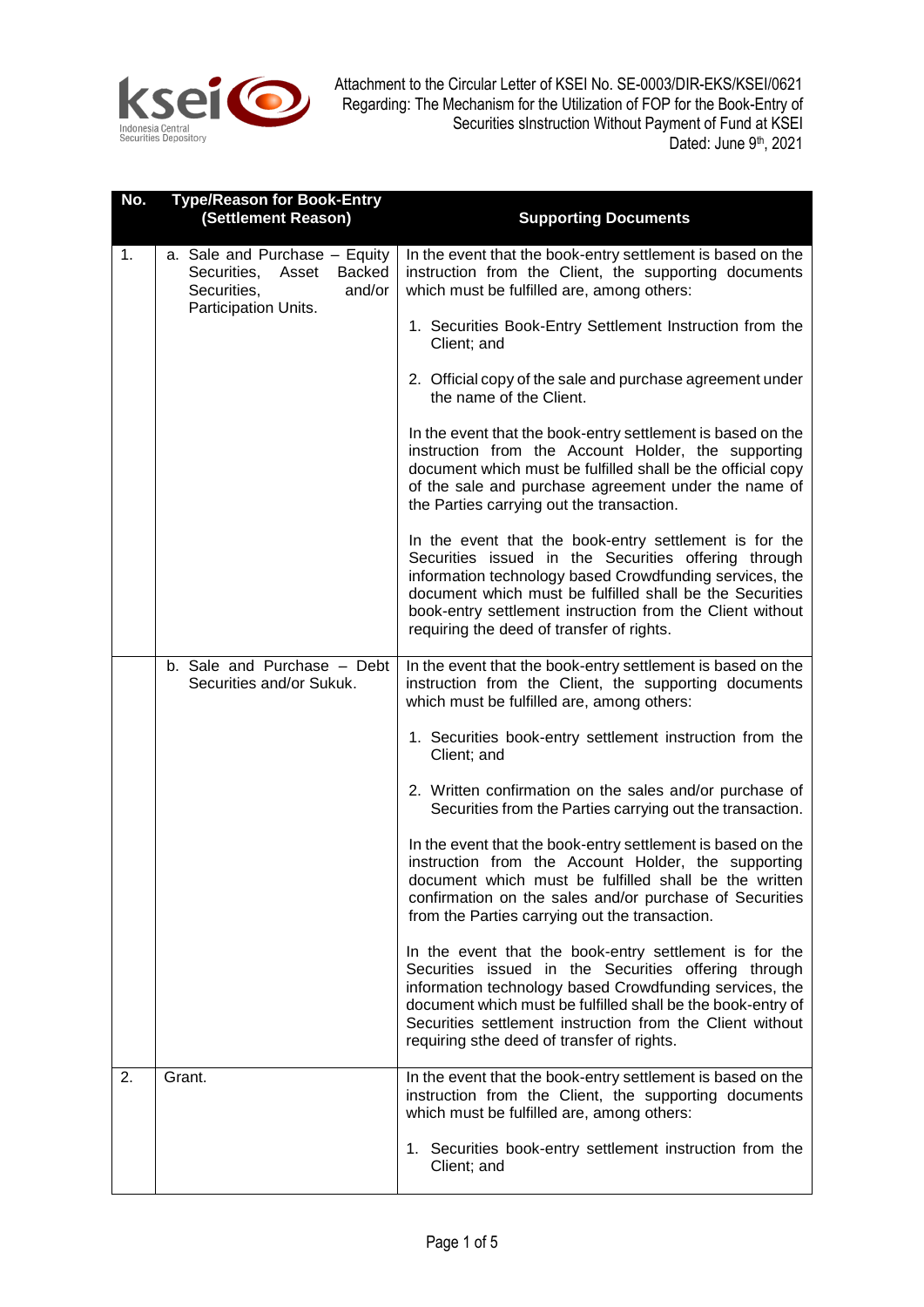

| No.              | <b>Type/Reason for Book-Entry</b><br>(Settlement Reason)                                                                                                                                                             | <b>Supporting Documents</b>                                                                                                                                                                                                                                                                   |
|------------------|----------------------------------------------------------------------------------------------------------------------------------------------------------------------------------------------------------------------|-----------------------------------------------------------------------------------------------------------------------------------------------------------------------------------------------------------------------------------------------------------------------------------------------|
|                  |                                                                                                                                                                                                                      | 2. Official copy of the agreement on grant under the name<br>of the Client.                                                                                                                                                                                                                   |
|                  |                                                                                                                                                                                                                      | In the event that the book-entry settlement is based on the<br>instruction from the Account Holder, the supporting<br>document which must be fulfilled shall be the official copy<br>of the agreement on grant under the name of the Parties<br>carrying out the transaction.                 |
| 3.               | Inheritance.                                                                                                                                                                                                         | 1. Securities book-entry settlement instruction from the<br>Client; and                                                                                                                                                                                                                       |
|                  |                                                                                                                                                                                                                      | 2. Official copy of the deed of inheritance, inheritance<br>certificate or the official copy of the stipulation of the<br>court.                                                                                                                                                              |
| $\overline{4}$ . | Inbreng (Investment Input).                                                                                                                                                                                          | In the event that the book-entry settlement is based on the<br>instruction from the Client, the supporting documents<br>which must be fulfilled are, among others:                                                                                                                            |
|                  |                                                                                                                                                                                                                      | 1. Securities book-entry settlement instruction from the<br>Client; and                                                                                                                                                                                                                       |
|                  |                                                                                                                                                                                                                      | 2. Official copy of the deed of <i>inbreng</i> (investment input)<br>under the name of the Client.                                                                                                                                                                                            |
|                  |                                                                                                                                                                                                                      | In the event that the book-entry settlement is based on the<br>instruction from the Account Holder, the supporting<br>document which must be fulfilled shall be the official copy<br>of the deed of inbreng (investment input) under the name<br>of the Parties carrying out the transaction. |
| 5.               | Mutation of Securities in the<br>framework<br>of<br>creating<br>and<br>repayment of Mutual Fund in the<br>Form of Collective Investment<br>Contract Traded at the Stock<br>Exchange<br>(Exchange<br>Traded<br>Fund). | Instruction from the dealer of the Participant.                                                                                                                                                                                                                                               |
| 6.               | <b>Securities</b><br>lending<br>and<br>borrowing.                                                                                                                                                                    | In the event that the book-entry settlement is based on the<br>instruction from the Client, the supporting documents<br>which must be fulfilled are, among others:                                                                                                                            |
|                  |                                                                                                                                                                                                                      | 1. Securities book-entry settlement instruction from the<br>Client; and                                                                                                                                                                                                                       |
|                  |                                                                                                                                                                                                                      | 2. Official copy of the Securities lending and borrowing<br>agreement under the name of the Client.                                                                                                                                                                                           |
|                  |                                                                                                                                                                                                                      | In the event that the book-entry settlement is based on the<br>instruction from the Account Holder, the supporting<br>document which must be fulfilled shall be the official copy                                                                                                             |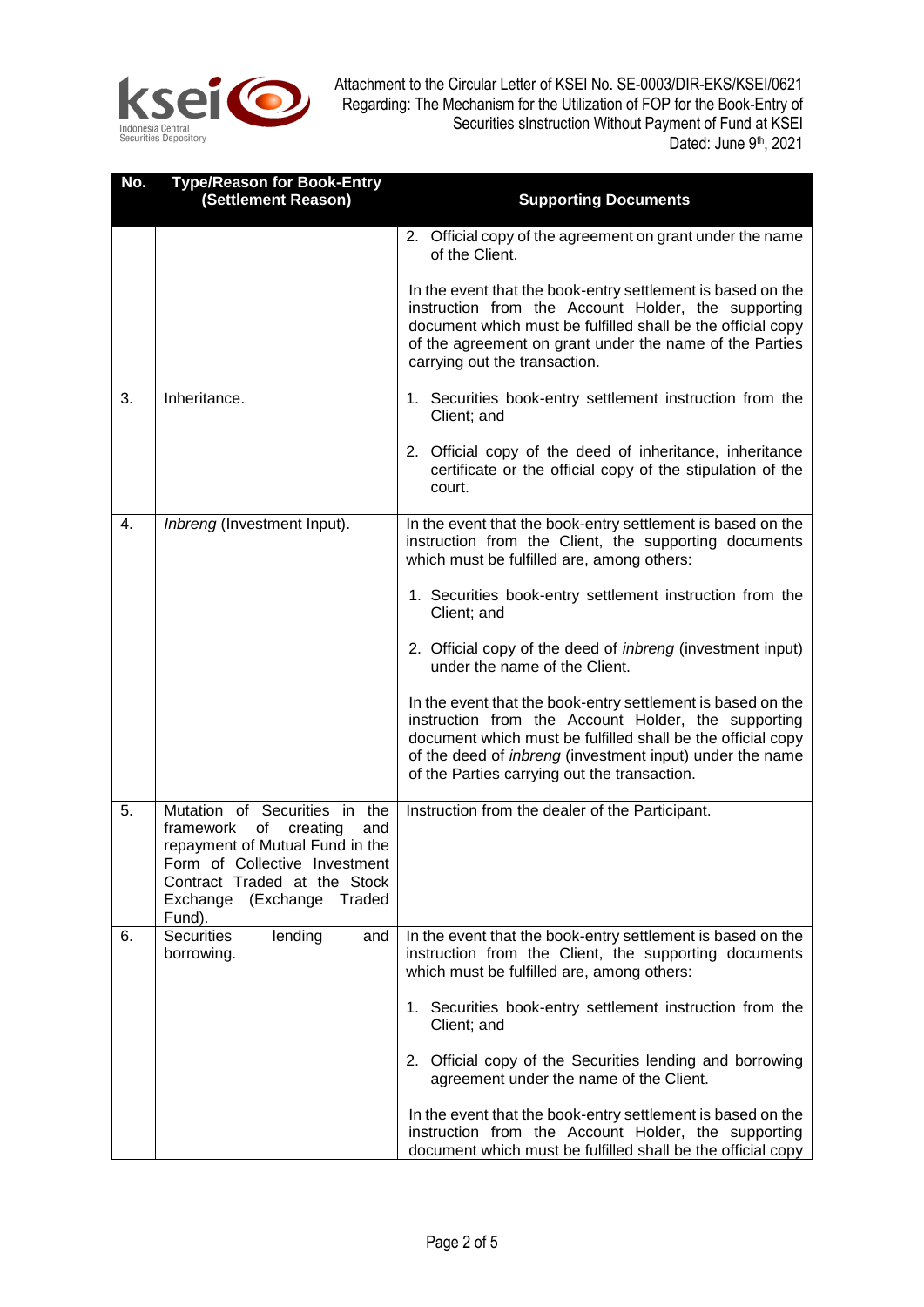

| No. | <b>Type/Reason for Book-Entry</b><br>(Settlement Reason) | <b>Supporting Documents</b>                                                                                                                                                                                                                                                                                                                                                                                                                                                                                                             |
|-----|----------------------------------------------------------|-----------------------------------------------------------------------------------------------------------------------------------------------------------------------------------------------------------------------------------------------------------------------------------------------------------------------------------------------------------------------------------------------------------------------------------------------------------------------------------------------------------------------------------------|
|     |                                                          | of the Securities lending and borrowing agreement under<br>the name of the Parties carrying out the transaction.                                                                                                                                                                                                                                                                                                                                                                                                                        |
| 7.  | Gift, gratification or donation.                         | In the event that the book-entry settlement is based on the<br>instruction from the Client, for the types of book-entry<br>settlement on gift, gratification or donation, the supporting<br>documents which must be fulfilled are, among others:<br>1. Securities book-entry settlement instruction from the<br>Client; and<br>2. Statement letter from the Client, either as the donor or<br>the recipient.<br>In the event that the recipient of the gratification is a<br>government employee or state administrator, in addition to |
|     |                                                          | the documents as referred to in number 1 and 2 above,<br>must also supplement the report on gratification to the<br>Gratification Control Unit at the Corruption Eradication<br>Commission, if it was obliged by the laws and regulations.                                                                                                                                                                                                                                                                                              |
|     |                                                          | In the event that the recipient of the gratification is a worker<br>other than a government employee or state administrator,<br>in addition to the documents as referred to in number 1 and<br>2 above, must also supplement the report on gratification<br>to the internal division of the related company.                                                                                                                                                                                                                            |
| 8.  | Decision<br>of<br>the<br>judiciary<br>institution.       | Order of execution from the judiciary institution.                                                                                                                                                                                                                                                                                                                                                                                                                                                                                      |
| 9.  | Securities Collateral.                                   | In the event that the book-entry settlement is based on the<br>instruction from the Client, the supporting documents<br>which must be fulfilled are:<br>1. Securities book-entry settlement instruction from the<br>Client; and                                                                                                                                                                                                                                                                                                         |
|     |                                                          | 2. Other supporting documents under the name of the<br>Client, in the form of:                                                                                                                                                                                                                                                                                                                                                                                                                                                          |
|     |                                                          | a) pledge agreement;                                                                                                                                                                                                                                                                                                                                                                                                                                                                                                                    |
|     |                                                          | b) notary deed on fiduciary security;                                                                                                                                                                                                                                                                                                                                                                                                                                                                                                   |
|     |                                                          | c) agreement on guarantee; or                                                                                                                                                                                                                                                                                                                                                                                                                                                                                                           |
|     |                                                          | d) fiduciary security certificate.                                                                                                                                                                                                                                                                                                                                                                                                                                                                                                      |
|     |                                                          | In the event that the book-entry settlement is based on the<br>instruction from the Account Holder as the Party carrying<br>out the transaction, the supporting documents which must<br>be fulfilled are, among others:                                                                                                                                                                                                                                                                                                                 |
|     |                                                          | 1. official copy of the pledge agreement;                                                                                                                                                                                                                                                                                                                                                                                                                                                                                               |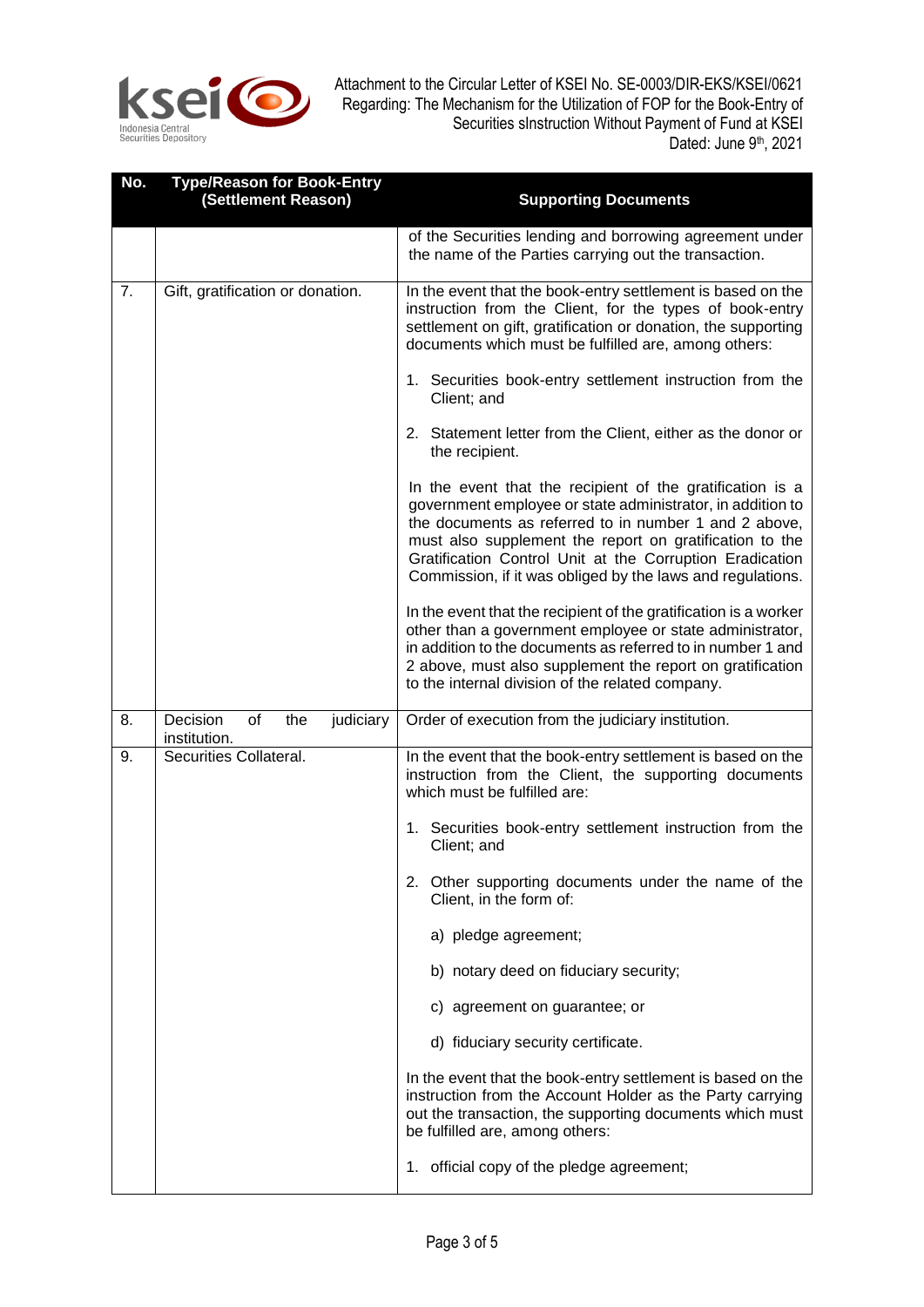

| No. | <b>Type/Reason for Book-Entry</b><br>(Settlement Reason)                                                                     | <b>Supporting Documents</b>                                                                                                                                                                                                                                                                                                                                                                                                                                                                                                                |
|-----|------------------------------------------------------------------------------------------------------------------------------|--------------------------------------------------------------------------------------------------------------------------------------------------------------------------------------------------------------------------------------------------------------------------------------------------------------------------------------------------------------------------------------------------------------------------------------------------------------------------------------------------------------------------------------------|
|     |                                                                                                                              | 2. notary deed on fiduciary security;                                                                                                                                                                                                                                                                                                                                                                                                                                                                                                      |
|     |                                                                                                                              | 3. agreement on guarantee; or                                                                                                                                                                                                                                                                                                                                                                                                                                                                                                              |
|     |                                                                                                                              | 4. fiduciary security certificate.                                                                                                                                                                                                                                                                                                                                                                                                                                                                                                         |
| 10. | Distribution of Securities related<br>to Management Stock Option<br>Plan (MSOP) and/or Employee<br>Stock Option Plan (ESOP). | Report from the Registered Company/the Securities<br>Administration Bureau (Registrar).                                                                                                                                                                                                                                                                                                                                                                                                                                                    |
| 11. | <b>Securities</b><br><b>Distribution</b><br>of<br>Initial Public<br>resulting<br>from<br>Offering.                           | Securities book-entry settlement instruction from the<br>Client.                                                                                                                                                                                                                                                                                                                                                                                                                                                                           |
| 12. | Securities<br>Book-Entry<br>Settlement among<br><b>Securities</b><br>Accounts within the same Party.                         | 1. Securities book-entry settlement instruction from the<br>Parties carrying out the transaction.                                                                                                                                                                                                                                                                                                                                                                                                                                          |
|     |                                                                                                                              | For Party with omnibus account, then, it must be<br>supplemented with the name of the actual Party<br>delivering the<br>Securities book-entry settlement<br>instruction.                                                                                                                                                                                                                                                                                                                                                                   |
|     |                                                                                                                              | 2. Written information related to the actual Party as<br>referred to in number 1, may be delivered separately<br>as the supplementary documents on the Securities<br>book-entry settlement instruction from the Parties<br>carrying out the transaction.                                                                                                                                                                                                                                                                                   |
| 13. | Repo Transaction.                                                                                                            | In the event that the book-entry settlement is based on the<br>instruction from the Client, the supporting documents<br>which must be fulfilled are, among others:                                                                                                                                                                                                                                                                                                                                                                         |
|     |                                                                                                                              | 1. Instruction over the Repo Transaction from the Client;<br>and                                                                                                                                                                                                                                                                                                                                                                                                                                                                           |
|     |                                                                                                                              | 2. Official copy of the written agreement on Repo<br>Transaction, or the Repo Transaction agreement in<br>accordance with the Indonesian GMRA for the Party<br>who is obliged to use it, as referred to in the Regulation<br>of OJK regarding the Guidelines for Repurchase<br>Agreement Transaction<br>Financial<br>for<br><b>Services</b><br>Institutions and its implementing regulations.                                                                                                                                              |
|     |                                                                                                                              | In the event that the book-entry settlement is based on the<br>instruction from the Account Holder, the supporting<br>document which must be fulfilled shall be the official copy<br>of written agreement on Repo Transaction, or the Repo<br>Transaction agreement in accordance with the Indonesian<br>GMRA for the Party who is obliged to use it, as referred to<br>in the Regulation of OJK regarding the Guidelines for<br>Repurchase Agreement Transaction for Financial Services<br>Institutions and its implementing regulations. |